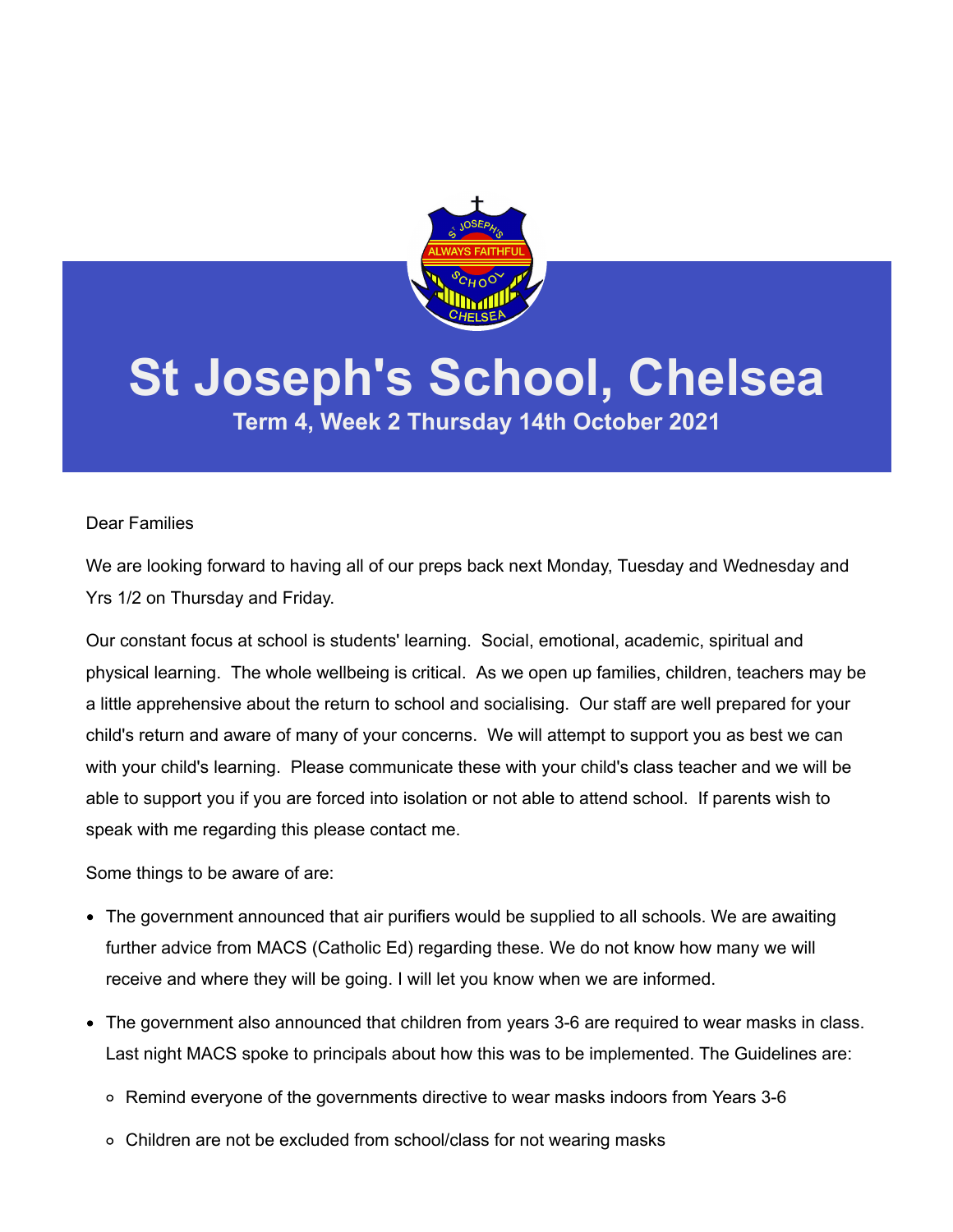- Children will need to supply their own masks
- P-2s may wear masks if they wish but this is not mandated
- $\circ$  If parents wish to speak with me regarding this please contact me.
- The level Crossing works have progressed. Road access across the railway line has opened at Edithvale Road today and they are confident Argyle Avenue will open for road access next Tuesday.
- The crossing supervisors will return on Monday to both Woodbine Grove and Argyle Avenue.
- The school gates on Argyle and Woodbine will open at 8.30 in the morning and close at 8.50am. Entry after that will be via Argyle Avenue main entrance.
- Children are to be dropped off at the school gates or at the entry to the school buildings. (Parents may enter the school grounds to drop off their child/ren and leave).
- All children will go straight to their classroom in the morning including the children of essential workers.

Pick up will be from the playground at 3.15pm for all children. School gates on Argyle and Woodbine will open at 3.10pm. Parents will enter the school grounds to collect their children who will be brought out by the classroom teacher to be collected. All families need to vacate the school grounds by 3.30pm

## **Roadmap back to school**

## **Week 3 starting 18th October**

- we have children of essential workers
- Monday 18th, Tuesday 19th, Wednesday 20th **All Prep children**
- Thursday 21st, Friday 22nd **All Year 1/2 children**
- 
- **Week 4 starting 25th October**
- we have children of essential workers
- Monday 25th, Tuesday 26th, Wednesday 27th **All Prep children**
- Tuesday 26th, Wednesday 27th **All Year 3/4 children**
- Thursday 28th, Friday 29th **All Year 1/2 and 5/6 children**
- 
- **Week 5 starting Monday 1st November**
- Monday 1st November **School Closure No Children**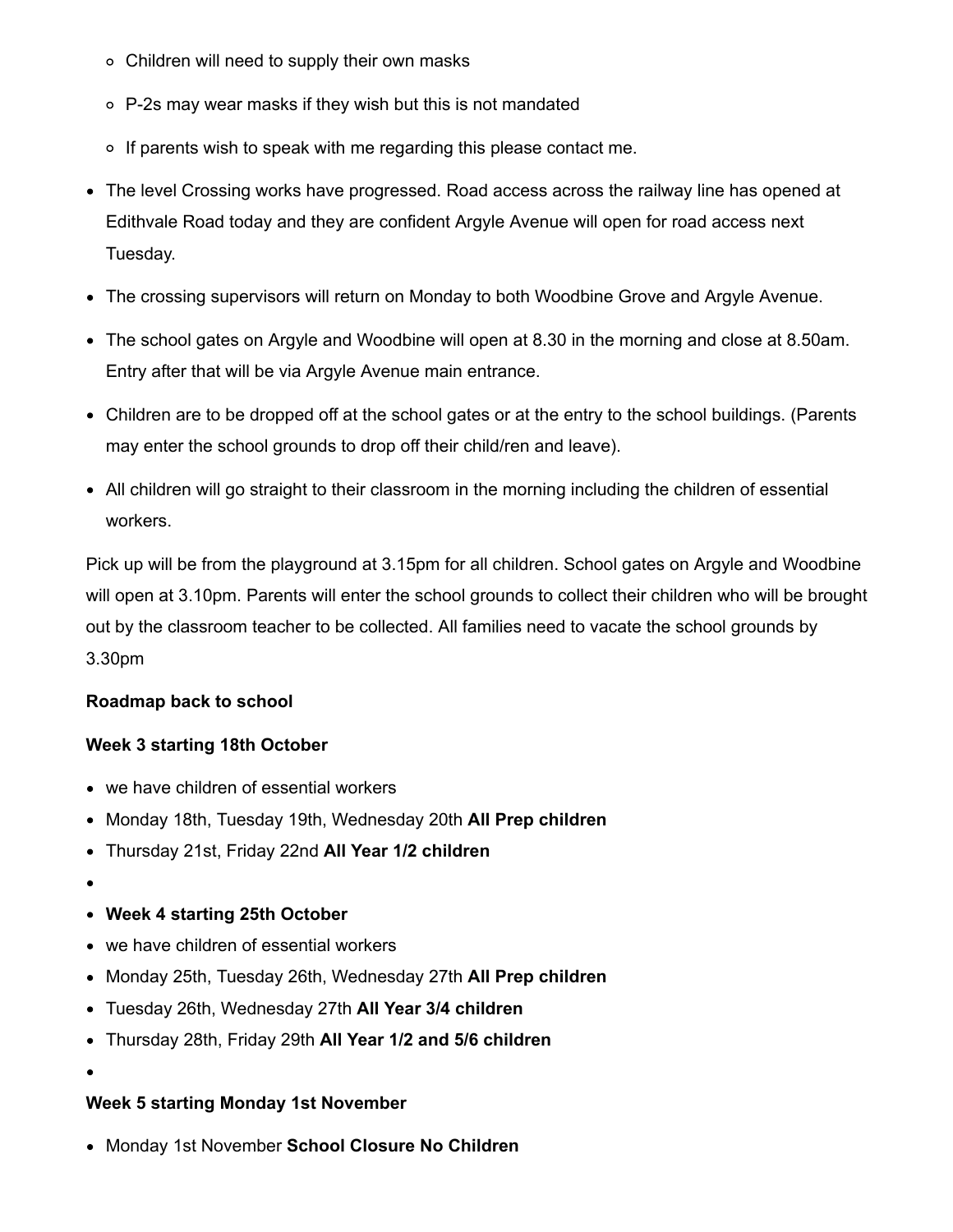- Tuesday 2nd November **Cup Day**
- Wednesday 3rd November **School Closure Planning 2022 No Children**
- Thursday 4th November **All 1/2 and 5/6 Children, Children of essential workers Prep and Yr3/4**
- Friday 5th November **All Children at School P-6**

I hope this helps but is still subject to change. I will keep you updated.

## **Sunsmart**

As a sunsmart school hats need to be worn to and from school for all students

## **Second Hand Uniform Shop**

The uniform shop will not be open as we are unable to have Wendy in the shop. If there are any orders please email info@sjchelsea.catholic.edu.au

## **Scholastic Book Club**

Issue 8 will come out prior to issue 7. Ordering can be done online now.

Issue 7 has Christmas items and Scholastic book club have chosen to hold off on this issue until the children return and catalogues can be sent out as there are some wonderful Christmas books and games.

Take Care and Keep Safe

Gavan



## **How to manage stress caused by exams and upcoming events**

## **by Michael Grose**

If your child is a seasoned worrier, you will know how difficult living on high alert can be. Constantly irritated, often anxious and occasionally withdrawn, worriers are in a never-ending state of fight, flight or even freeze.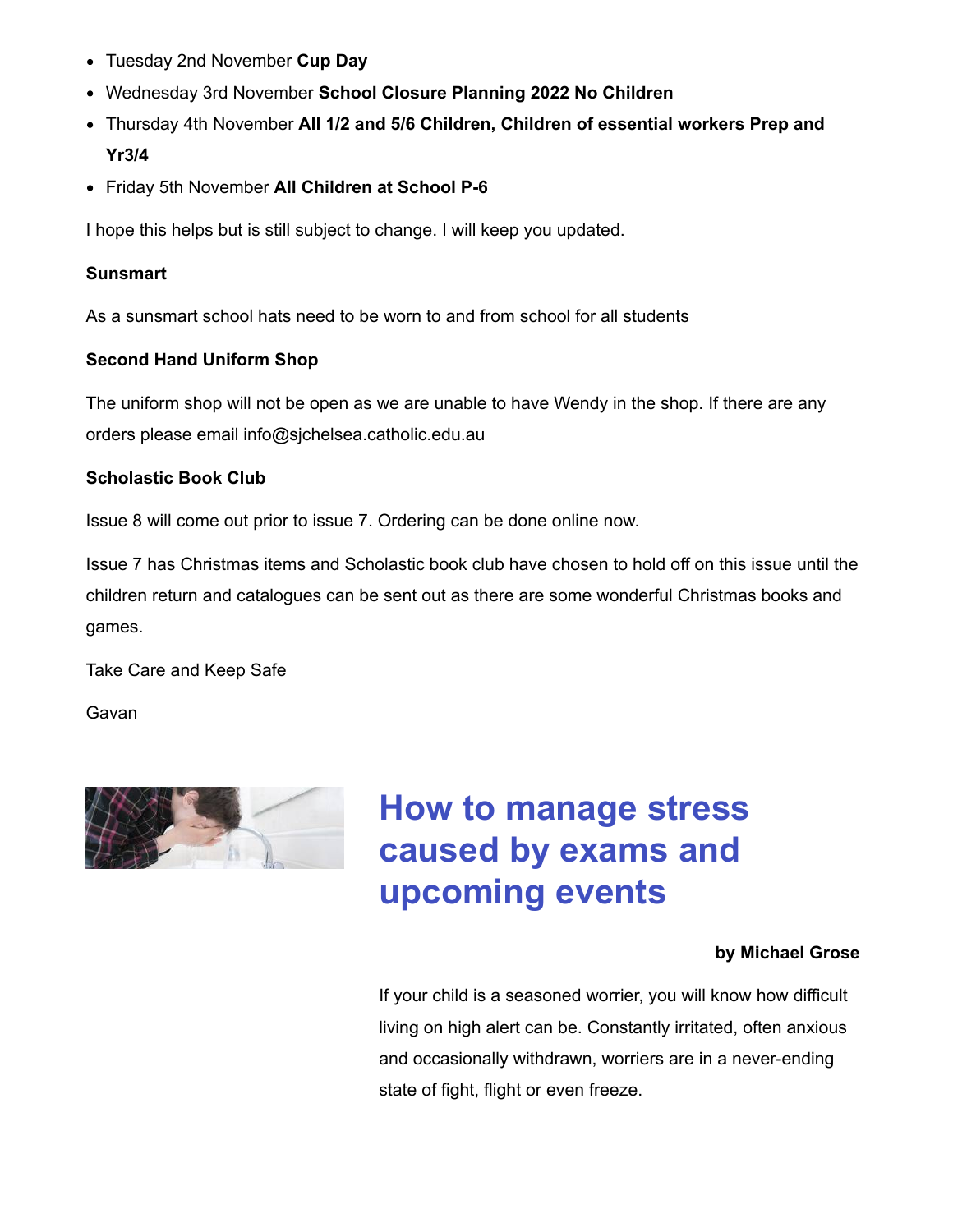An upcoming exam or a nerve-wracking event can trigger a flight-or-fight response, flooding the body with cortisol and adrenaline. This response, designed to power up the body to face real threats, helped keep our hunter-gatherer ancestors safe. Unfortunately, the part of the brain responsible for keeping us alert can't tell the difference between a woolly mammoth and an upcoming exam. Both are seen as threats, so the body responds the same. Fortunately, we have an inbuilt relaxation response that can help counteract this stress. Here are some ways your child can regulate stress and anxiety rather than live in a constant state of high alert.

#### Practise belly breathing

Taking several deep belly breaths is probably the quickest way to engage the body's relaxation response. Teach your child or young person to breathe in through the nose to the count of five and out through the mouth to the count of seven. Encourage them to repeat this simple exercise a number of times to switch on the relaxation response. Anchoring belly breathing to regular events such as the start of breakfast or family mealtimes can embed deep breathing into daily life. Make this a part of your child's regular routine to develop a wonderful stress beating habit.

#### Lift their gaze to the horizon

Next time your child is stressed out suggest that they go out the front of where you live and look down the end of the street. Long distance viewing sends a message to the nervous system that they are safe, signalling to the relaxation response to take over. If a child or young person is stuck at a desk, they can lift their gaze to the horizontal and move their head from side to side to achieve a similar effect. It's worth remembering that many positive wellbeing habits are physical in nature, a throw back to the times when people spent most of their time in natural environments.

Splash in some cold water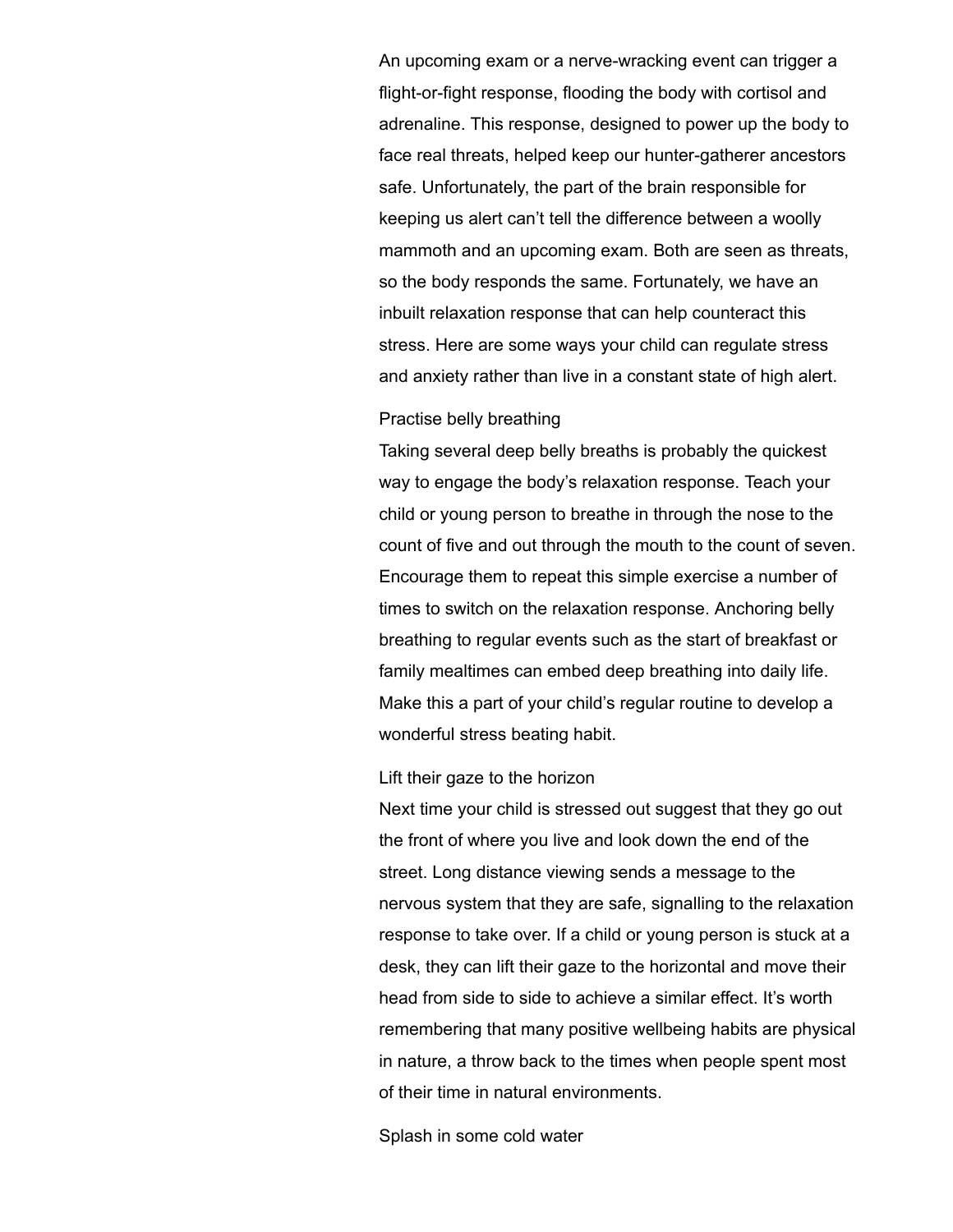Hardy types who've added ocean swimming to their daily routines know just how invigorating cold water can be. Your child doesn't have to become an iceberg to experience the stress beating benefits that cold water can bring. Plunging their face in cold water for 10 seconds, turning on the cold water at the end of the shower or holding an icepack to the right side of the neck can achieve the same effect. Their body will be flooded with feel-good endorphins taking their worries away. Cold water use has the advantage of stimulating the vagas nerve, making it easier and simpler for kids to move to relaxation mode in the long term.

#### Contact family or a friend

A warm chat with a friend, a fun family board game or karaoke dance party will move your child into relaxation mode, away from high alert. While extroverts will naturally connect with others, introverts and shyer types may need some parental encouragement to engage with others.

#### Do something they love

Ensure your child or young person does something fun and enjoyable every day. Play, hobbies, games – anything that's not screen-based that your child or young person enjoys brings down cortisol levels.

#### In closing

Regulating stress and anxiety in the body gets stronger and more responsive with practice. Knowing how to support the parasympathetic nervous system is a wonderful strategy to place in a child's or young person's wellbeing toolkit.

**ED** ARCHOOCESE

**MACSSIS** 

child's school.

## **MACSSIS**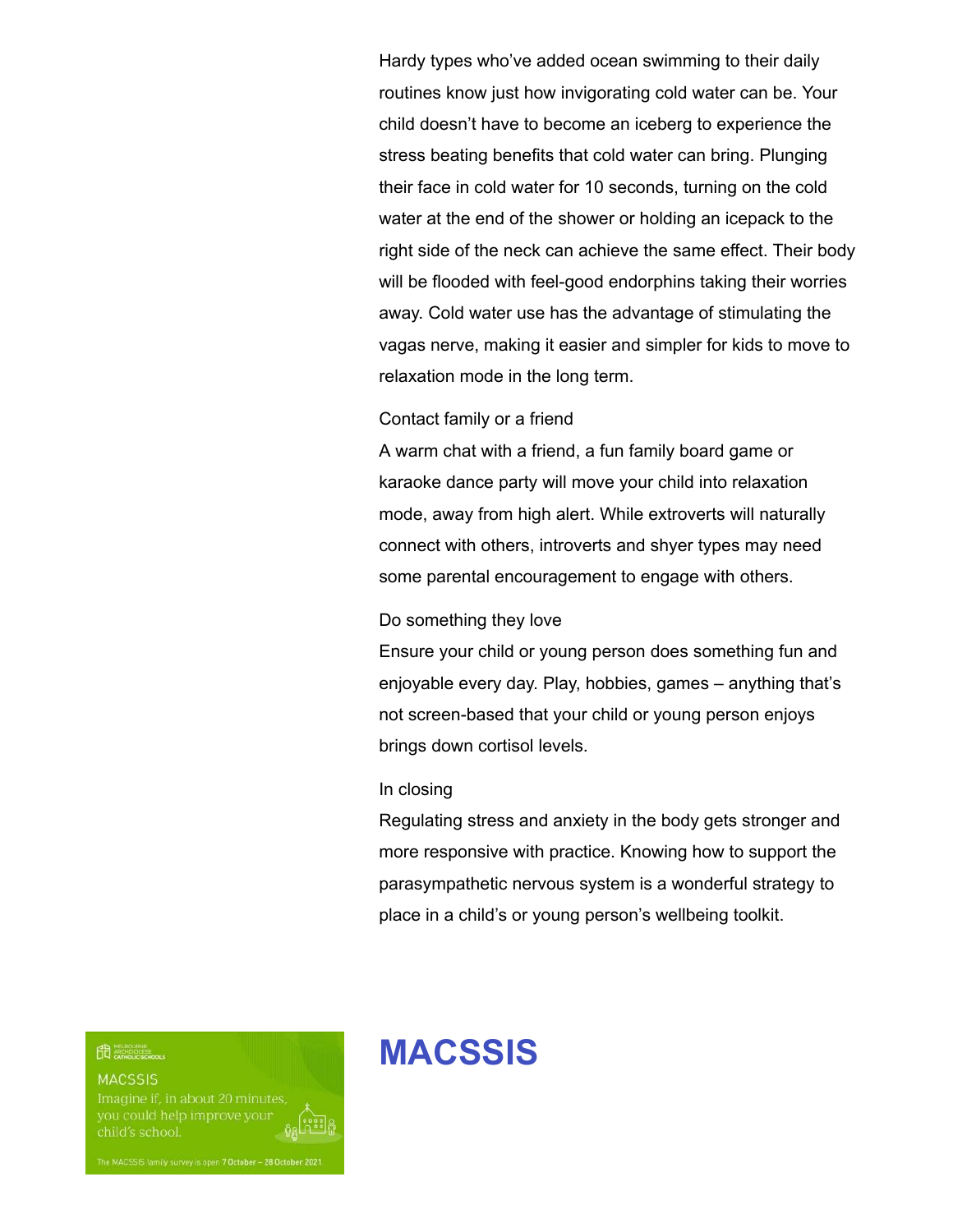Our annual surveys will be completed over the next 3 weeks. All staff and year 4-6 children will be surveyed and a random selection of families have also received an email inviting you to participate. We value all your feedback so please support us by completing this survey.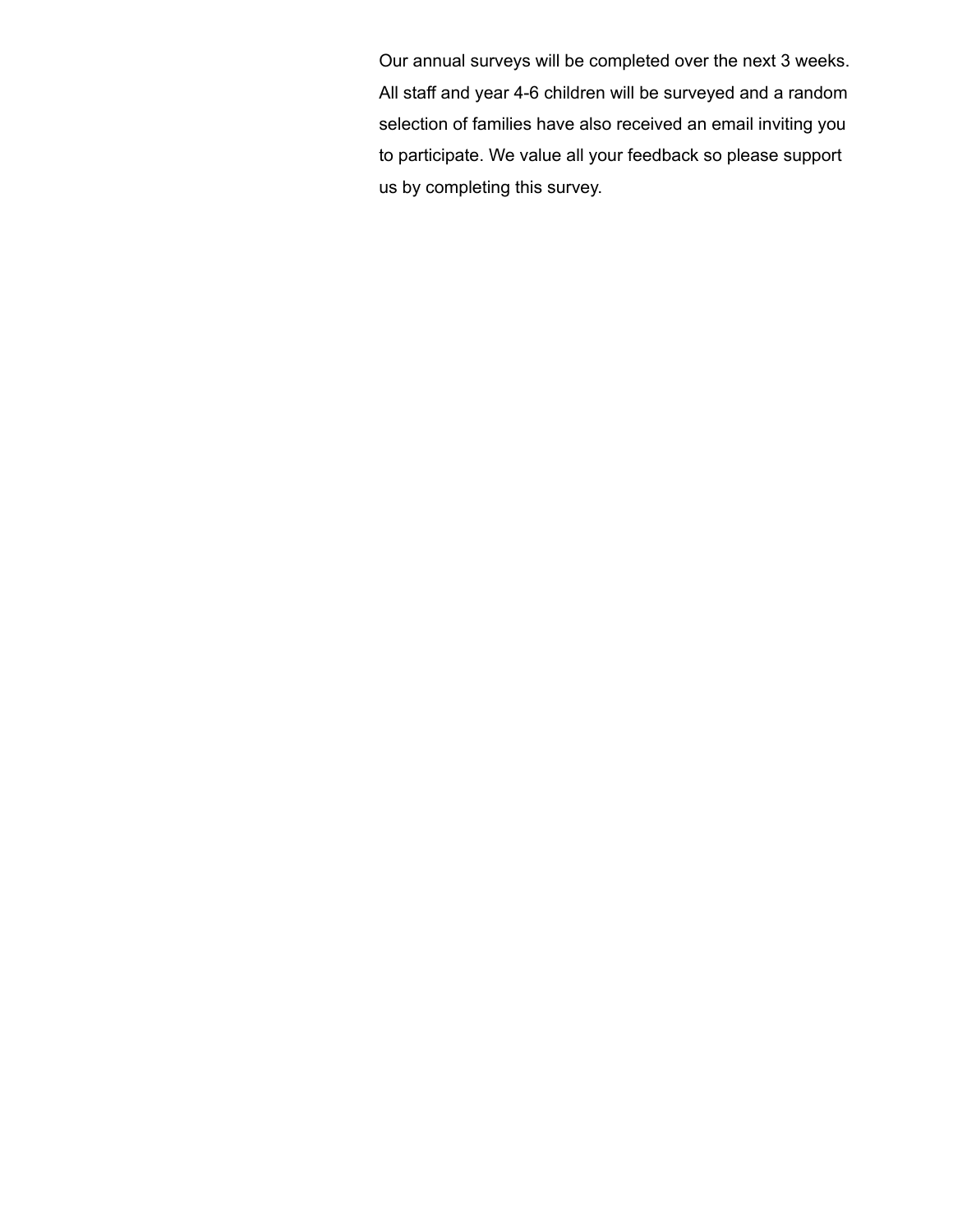

## **24 Hour Level Crossing Update....**

Please have a read regarding the impacts of the level crossing works....

**Download** 

## **Music Program**





#### Presents: Music lessons At St Joseph's Chelsea

Benefits of learning music:

improves academic skills....

uses every part of the brain...

- develops physical skills....
- · cultivates social skills....
- refines discipline and patience.... · boosts self-esteem....
- introduces children to other cultures
	- · improves lateral thinking
	- · improves co-ordination





Students are tutored in one-on-one or group lessons at the piano, violin, flute or guitar during school time. No driving around after school to take your child to their lessons, it is all done for you.

We cater for all levels from beginners to advanced (15-minute lessons for younger children available) Study for leisure or study for exams lessons include the following: music theory proper technique

sight reading \*\*\* preparation for AMEB exams\*\*\* All lessons include basic music theory

instrument hire available

\*\* half hour lessons one-on-one: \$35.20 per lesson, and & \$13.20 for group lessons; payable by the term\*\*\*

Keyboards, flutes, violins and half size guitars that are small and comfortable for young children available to hire for a small fee.

> Call Carol 0411 402 102 to enrol Or email carol@orangetreemusic.com.au